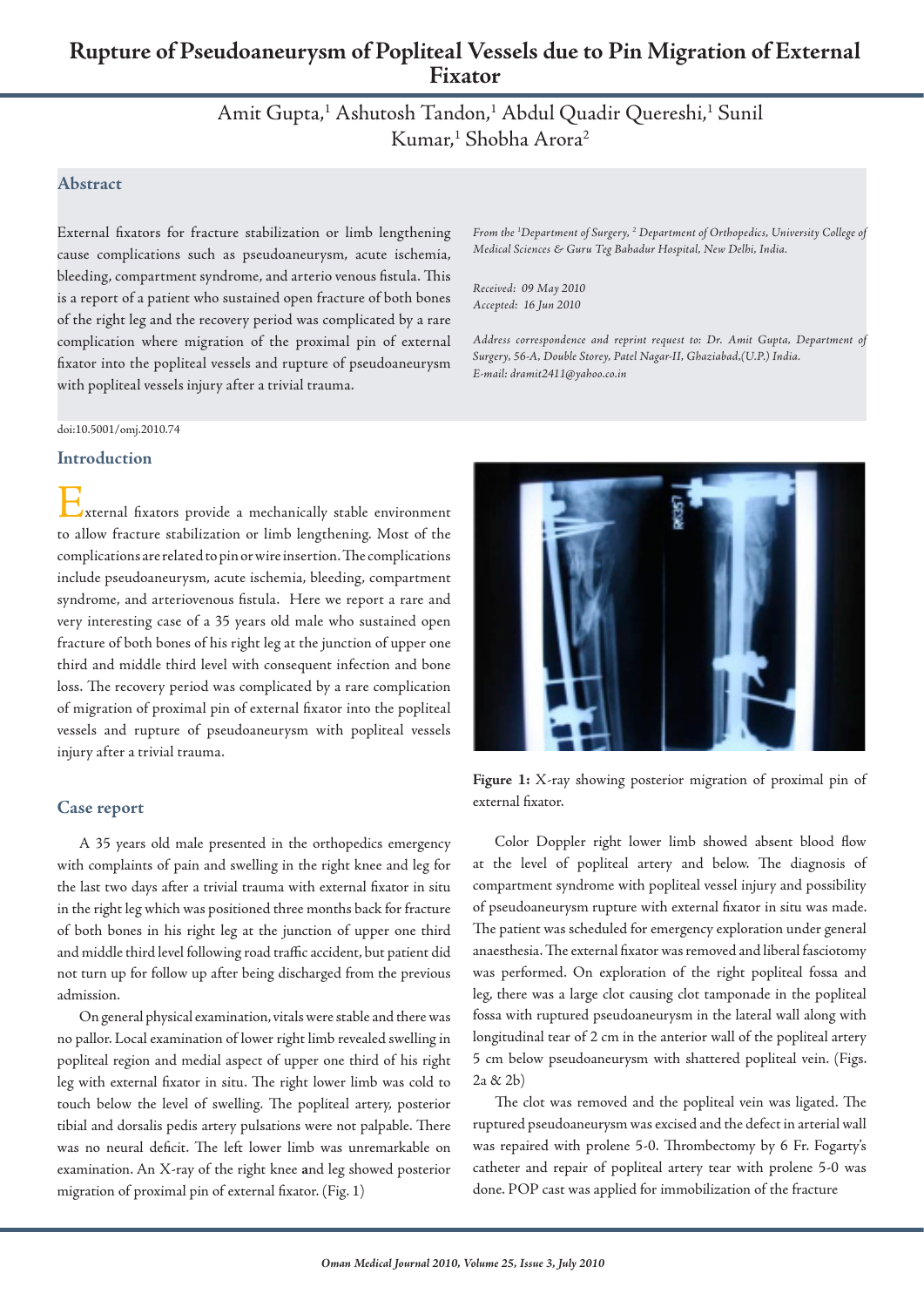segment.

On the second postoperative day, the limb was warm and pulsation in the right dorsalis pedis artery was palpable. Postoperative recovery was along expected lines except wound infection on fifth postoperative day for which serial debridement was done under local anaesthesia and the wound was managed by saline dressings and antibiotics.



**Figure 2A:** Longitudinal tear in popliteal artery.



**Figure 2B:** Shattered popliteal vein and ruptured pseudoanuerysm.

## **Discussion**

Pseudoaneurysm of the popliteal artery may be secondary to several factors, trauma being the predominant cause. Pseudoaneurysm of the popliteal artery represents approximately 1% of all vascular lesions, with a high rate of limb loss due to thromboembolic complications.1,2 Several mechanisms of trauma are involved. Penetrating traumas due to stab wounds or gunshot wounds, and femoral or tibial fractures or fracture/luxation may cause direct lesion to the vessel.

Blunt traumas without fractures rarely lead to pseudoaneurysms, given that only a great mechanical force can cause trauma to the popliteal artery. The popliteal fossa is surrounded by a highly resistant structure of muscles and bones; thus, mild traumas rarely lead to arterial damage without damaging surrounding structures. Structural alterations on the arterial wall, such as those caused by collagen or connective tissue diseases and by arteritis secondary to septic embolism in patients with infectious endocarditis can rarely cause popliteal pseudoaneurysm formation. Such diseases invariably lead to structural damage, weaken the arterial wall and make the artery more vulnerable to spontaneous ruptures or ruptures due to mild traumas.

The causative agent in this patient was the damage caused by migration of the pin. External fixators provide a mechanically stable environment to allow fracture stabilization or limb lengthening. Most complications are related to pin or wire insertion. The incidence of neurovascular injury associated with placement of external fixator half-pins has been quoted as 0.6% as reported by Green in a review of over 4,000 injuries treated by external fixation.<sup>3</sup>

This incidence has remained low because of adherence to principles of external fixation for avoidance of neurovascular injury as described by Behrens and Searls in 1986. Other complications include false aneurysm, acute ischemia, bleeding, compartment syndrome, and arteriovenous fistula. The first theory to explain the etiology of false aneurysms in relation to external fixation was direct vascular damage from the inappropriate position of pins or wires resulting in clinical symptoms within days or weeks.<sup>4</sup> It is remarkable that pseudoaneurysms are reported following pin or wire withdrawal as well.<sup>5</sup>

In order to explain this, as well as the late appearance of some lesions, the theory of vascular lesion due to erosion from contact with a pin or a wire has been introduced.<sup>6</sup> This is supported by a study by Dwyer who found that it is almost impossible to pierce any major vessel with the pins.<sup>7</sup> Another cause of pseudoaneurysm formation that has been reported is bone distraction. Lengthening may either aggravate an unrecognized surgical arterial injury or precipitate de novo rupture of an artery scarred from a previous trauma.8

We were able to find only 7 cases in the literature of arterial pseudoaneurysm related to application of external fixation to the tibia, in which one was affecting the distal popliteal artery. The popliteal artery is more commonly injured when fixators are placed at the femur.<sup>9</sup> This case was unique because not only was there pseudoaneurysm rupture, but also popliteal artery tear. Clinical symptoms are presented early if there is an immediate arterial injury or late if the lesion is due to erosion from impingement.<sup>10</sup> The symptoms include bleeding through the pin holes, lowering